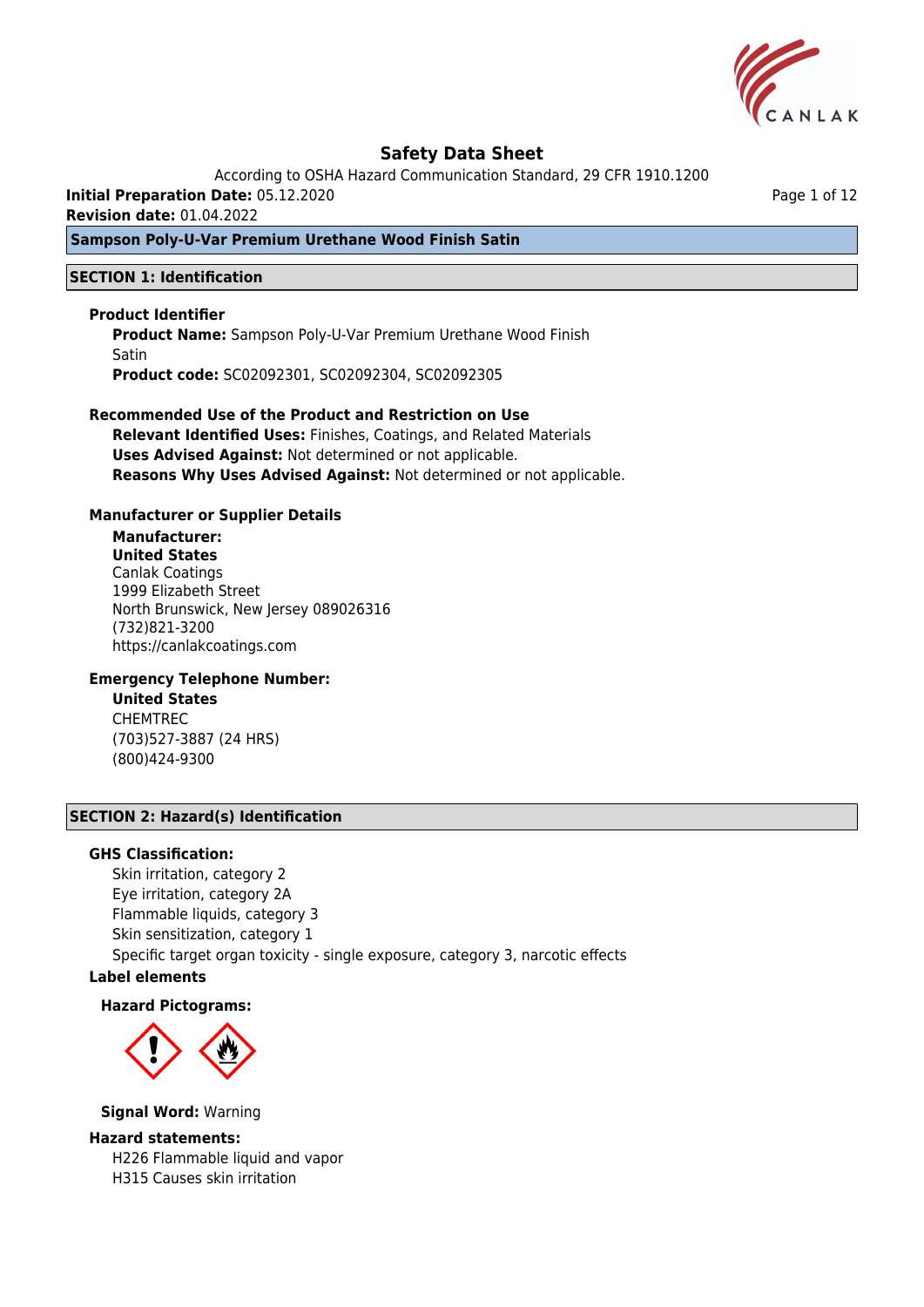According to OSHA Hazard Communication Standard, 29 CFR 1910.1200

**Initial Preparation Date:** 05.12.2020

**Revision date:** 01.04.2022

### **Sampson Poly-U-Var Premium Urethane Wood Finish Satin**

H319 Causes serious eye irritation H317 May cause an allergic skin reaction H336 May cause drowsiness or dizziness **Precautionary Statements:** P264 Wash skin thoroughly after handling P280 Wear protective gloves/protective clothing/eye protection/face protection P210 Keep away from heat/sparks/open flames/hot surfaces. No smoking P233 Keep container tightly closed P240 Ground/bond container and receiving equipment P241 Use explosion-proof electrical/ ventilating/ lighting/.../ equipment P242 Use only non-sparking tools P243 Take precautionary measures against static discharge P261 Avoid breathing dust/fume/gas/mist/vapors/spray P272 Contaminated work clothing must not be allowed out of the workplace P271 Use only outdoors or in a well-ventilated area P302+P352 IF ON SKIN: Wash with plenty of water/ … P321 Specific treatment (see ... on this label) P332+P313 If skin irritation occurs: Get medical advice/attention P362 Take off contaminated clothing and wash it before reuse P305+P351+P338 IF IN EYES: Rinse cautiously with water for several minutes. Remove contact lenses, if present and easy to do. Continue rinsing P337+P313 If eye irritation persists: Get medical advice/attention P303+P361+P353 IF ON SKIN (or hair): Take off immediately all contaminated clothing. Rinse skin with water/shower P370+P378 In case of fire: Use ... to extinguish P333+P313 If skin irritation or rash occurs: Get medical advice/attention P363 Wash contaminated clothing before reuse P304+P340 IF INHALED: Remove victim to fresh air and keep at rest in a position comfortable for breathing P312 Call a POISON CENTER/doctor/.../if you feel unwell P403+P235 Store in a well-ventilated place. Keep cool P403+P233 Store in a well-ventilated place. Keep container tightly closed P405 Store locked up P501 Dispose of contents/container to… **Hazards Not Otherwise Classified:** None

# **SECTION 3: Composition/Information on Ingredients**

| <b>Identification</b>        | Name                                        | Weight % |
|------------------------------|---------------------------------------------|----------|
| CAS Number:<br>64742-47-8    | Distillates (petroleum), hydrotreated light | <60      |
| CAS Number:<br>$96 - 29 - 7$ | Methyl ethyl ketoxime                       | < 0.4    |

### **Additional Information:** None

### **SECTION 4: First Aid Measures**

### **Description of First Aid Measures**

### **General Notes:**

Show this Safety Data Sheet to the doctor in attendance.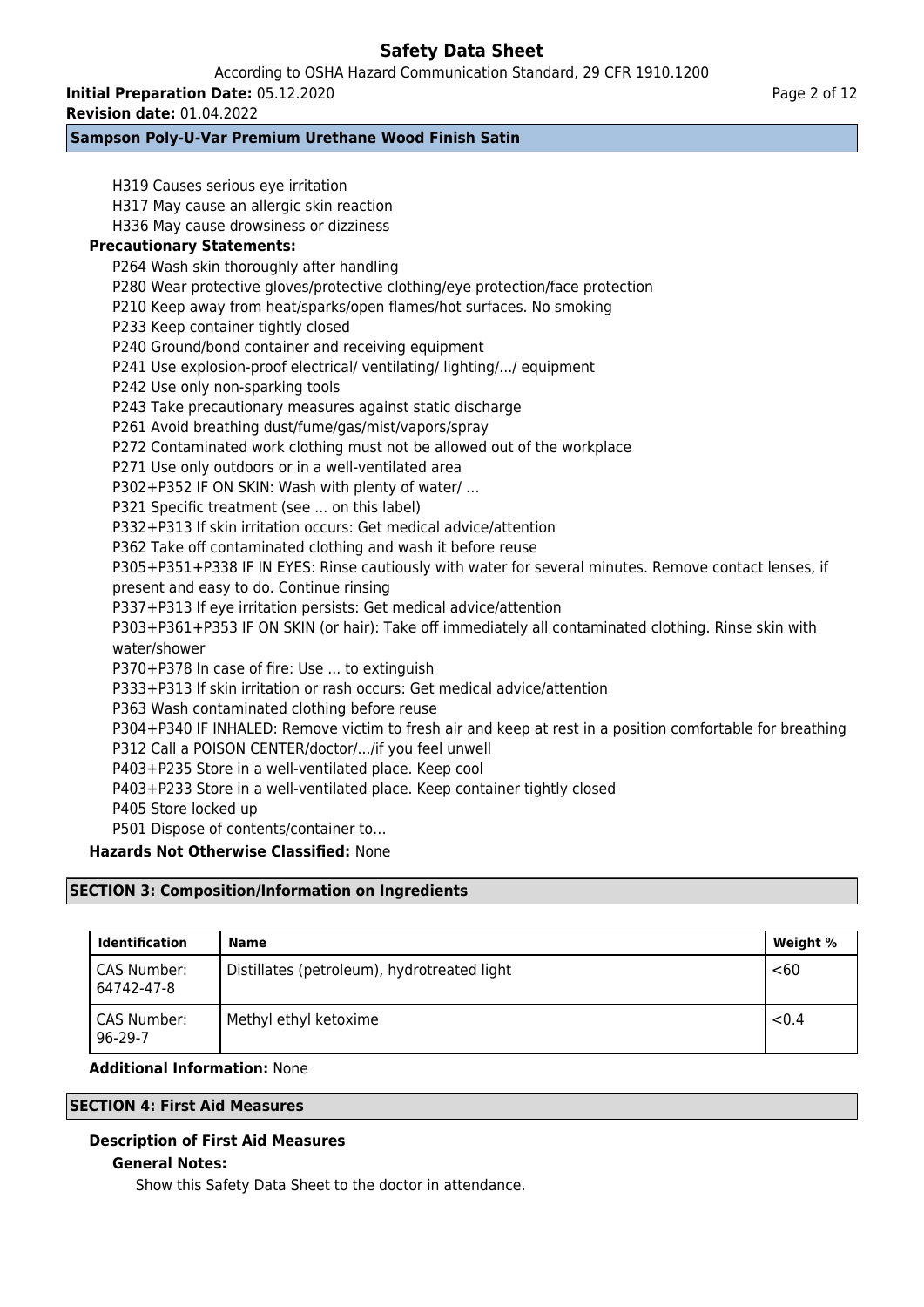According to OSHA Hazard Communication Standard, 29 CFR 1910.1200

**Initial Preparation Date:** 05.12.2020 **Revision date:** 01.04.2022

### **Sampson Poly-U-Var Premium Urethane Wood Finish Satin**

### **After Inhalation:**

If inhaled, remove person to fresh air and place in a position comfortable for breathing. Keep person at rest. If breathing is difficult, administer oxygen. If breathing has stopped, provide artificial respiration. If experiencing respiratory symptoms, seek medical advice/attention.

If inhaled, remove person to fresh air and place in a position comfortable for breathing. Keep person at rest. If breathing is difficult, administer oxygen. If breathing has stopped, provide artificial respiration. If symptoms develop or persist, seek medical advice/attention.

### **After Skin Contact:**

Remove contaminated clothing and shoes. Rinse skin with copious amounts of water [shower] for several minutes. Launder contaminated clothing before reuse. If symptoms develop or persist, seek medical advice/attention.

### **After Eye Contact:**

Rinse eyes with plenty of water for several minutes. Remove contact lenses if present and easy to do so. Protect unexposed eye. If symptoms develop or persist, seek medical advice/attention. Rinse eyes with plenty of gently flowing lukewarm water for 15 minutes. Remove contact lenses if

present and easy to do so. Protect unexposed eye. If symptoms develop or persist, seek medical advice/attention.

#### **After Swallowing:**

If swallowed, DO NOT induce vomiting unless told to do so by a physician or poison control center. Rinse mouth with water. Never give anything by mouth to an unconscious person. If spontaneous vomiting occurs, place on the left side with head down to prevent aspiration of liquid into the lungs. If symptoms develop or persist, seek medical advice/attention.

### **Most Important Symptoms and Effects, Both Acute and Delayed**

#### **Acute Symptoms and Effects:**

Skin contact may result in redness, pain, burning and inflammation.

Eye contact may result in irritation, redness, pain, inflammation, itching, burning and tearing.

Product is flammable. Exposure to sources of ignition may cause physical injury.

Dermal exposure may cause an allergic skin reaction. Symptoms may include irritation, redness, pain, rash, inflammation, itching, burning and dermatitis.

Inhalation may have adverse effects on the central nervous system. Symptoms may include drowsiness, dizziness, headache, nausea and lowering of consciousness. Acute overexposure via inhalation may result in respiratory distress, confusion and unconsciousness.

#### **Delayed Symptoms and Effects:**

Effects are dependent on exposure (dose, concentration, contact time).

### **Immediate Medical Attention and Special Treatment**

#### **Specific Treatment:**

Overexposure via inhalation requires urgent medical treatment.

Skin/eye burns require immediate treatment.

#### **Notes for the Doctor:**

Treat symptomatically.

#### **SECTION 5: Firefighting Measures**

### **Extinguishing Media**

### **Suitable Extinguishing Media:**

Water mist/fog, carbon dioxide, dry chemical or alcohol resistant foam. Dry chemical, CO2, water spray or alcohol-resistant foam.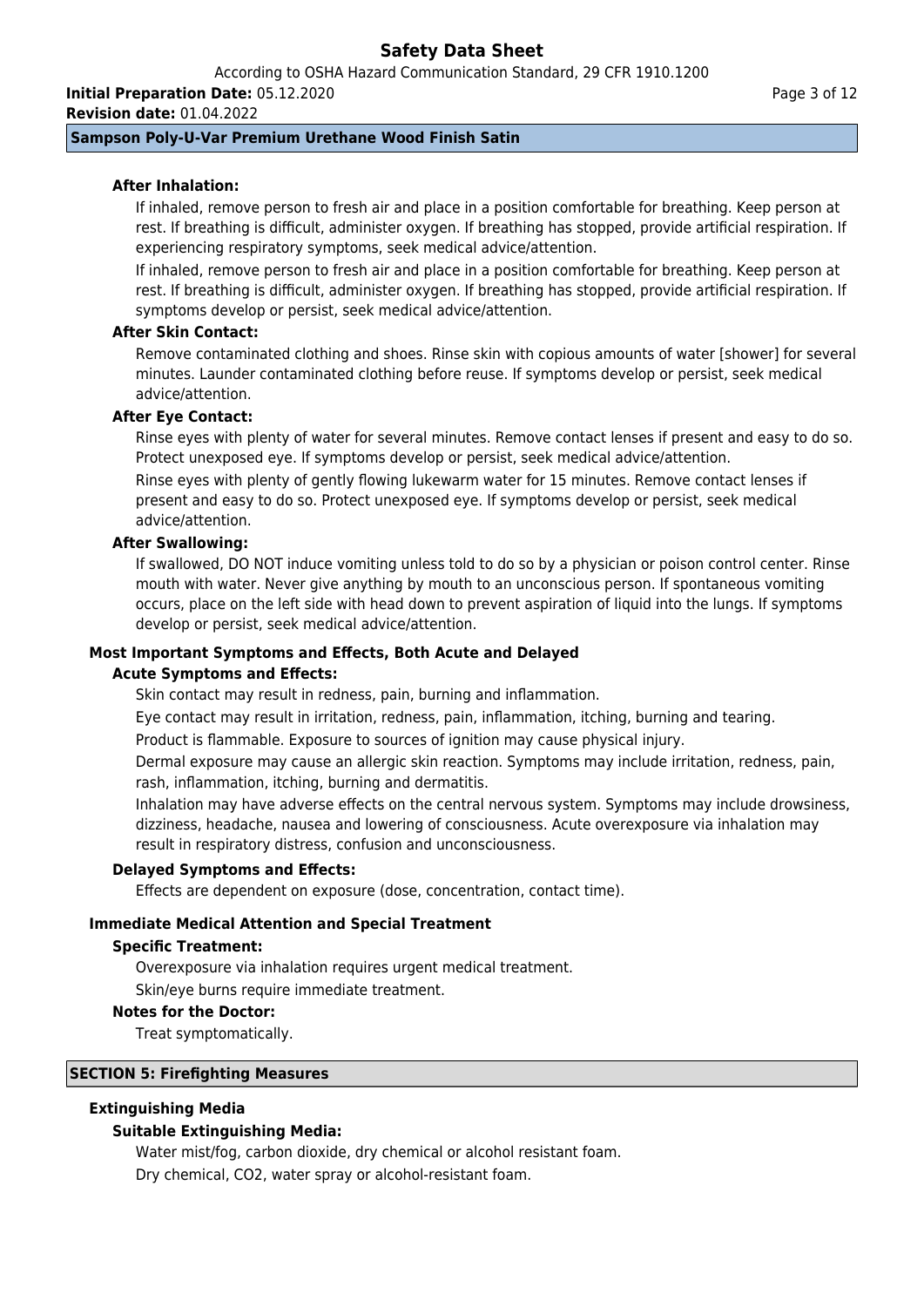According to OSHA Hazard Communication Standard, 29 CFR 1910.1200

**Initial Preparation Date:** 05.12.2020 **Revision date:** 01.04.2022

### **Sampson Poly-U-Var Premium Urethane Wood Finish Satin**

### **Unsuitable Extinguishing Media:**

Do not use water jet.

### **Specific Hazards During Fire-Fighting:**

Thermal decomposition may produce irritating/toxic fumes/gases.

Flammable liquid. Will be easily ignitable by heat, sparks or flames. Vapors may form explosive mixtures with air. Vapors may travel to source of ignition and flash back. Most vapors are heavier than air. They will spread along ground and collect in low or confined areas (sewers, basements, tanks). Vapor explosion hazard indoors, outdoors or in sewers. Runoff to sewer may create fire or explosion hazard. Containers may explode when heated. Inhalation or contact with material may irritate or burn skin and eyes. Fire may produce irritating, corrosive and/or toxic gases. Vapors may cause dizziness or suffocation.

#### **Special Protective Equipment for Firefighters:**

Fire-fighters should wear appropriate protective equipment and self-contained breathing apparatus (SCBA) with a full-face piece operated in positive pressure mode.

#### **Special precautions:**

Avoid contact with skin, eyes, hair and clothing. Do not breathe fumes/gas/mists/aerosols/vapors/dusts. Move containers from fire area if safe to do so. Use water spray/fog for cooling fire exposed containers. Avoid unnecessary run-off of extinguishing media which may cause pollution.

Evacuate non-essential personnel. Ventilate closed spaces before entering. Consider initial evacuation for 300 meters in all directions. If tank/rail car is involved in the fire, ISOLATE for 800 meters in all directions. Fight fire from a maximum distance. Move containers from fire area if you can do it without risk. Use water spray/fog for cooling fire exposed containers. Withdraw immediately in case of rising sound from venting safety devices or discoloration of tank. Always stay away from tanks engulfed in fire. For massive fire, use unmanned hose holders or monitor nozzles. If this is impossible, withdraw from area and let fire burn. Stand by, at a safe distance, with extinguisher ready for possible re-ignition. A vapor-suppressing foam may be used to reduce vapors. Avoid unnecessary run-off of extinguishing media which may cause pollution. Do not handle damaged containers unless specialized to do so.

#### **SECTION 6: Accidental Release Measures**

### **Personal Precautions, Protective Equipment, and Emergency Procedures:**

Evacuate unnecessary personnel. Ventilate area. Extinguish any sources of ignition. Wear recommended personal protective equipment (see Section 8). Avoid contact with skin, eyes and clothing. Avoid breathing mist, vapor, dust, fume and spray. Do not walk through spilled material. Wash thoroughly after handling. Evacuate unnecessary personnel. Ventilate area. Extinguish any sources of ignition. All equipment used when handling the product must be grounded. Wear recommended personal protective equipment (see Section 8). Avoid contact with skin, eyes and clothing. Avoid breathing mist, vapor, dust, fume and spray. Do not walk through spilled material. Wash thoroughly after handling.

#### **Environmental Precautions:**

Prevent further leakage or spillage if safe to do so. Prevent from reaching drains, sewers and waterways. Discharge into the environment must be avoided.

### **Methods and Material for Containment and Cleaning Up:**

Do not touch damaged containers or spilled material unless wearing appropriate personal protective clothing. Stop leak if you can do it without risk. Contain and collect spillage and place in suitable container for future disposal. Dispose of in accordance with all applicable regulations (see Section 13).

Do not touch damaged containers or spilled material unless wearing appropriate personal protective clothing. Stop leak if you can do it without risk. A vapor-suppressing foam may be used to reduce vapors. Absorb or cover with dry earth, sand or other non-combustible material and transfer to containers for future disposal. Dispose of in accordance with all applicable regulations (see Section 13).

### **Reference to Other Sections:**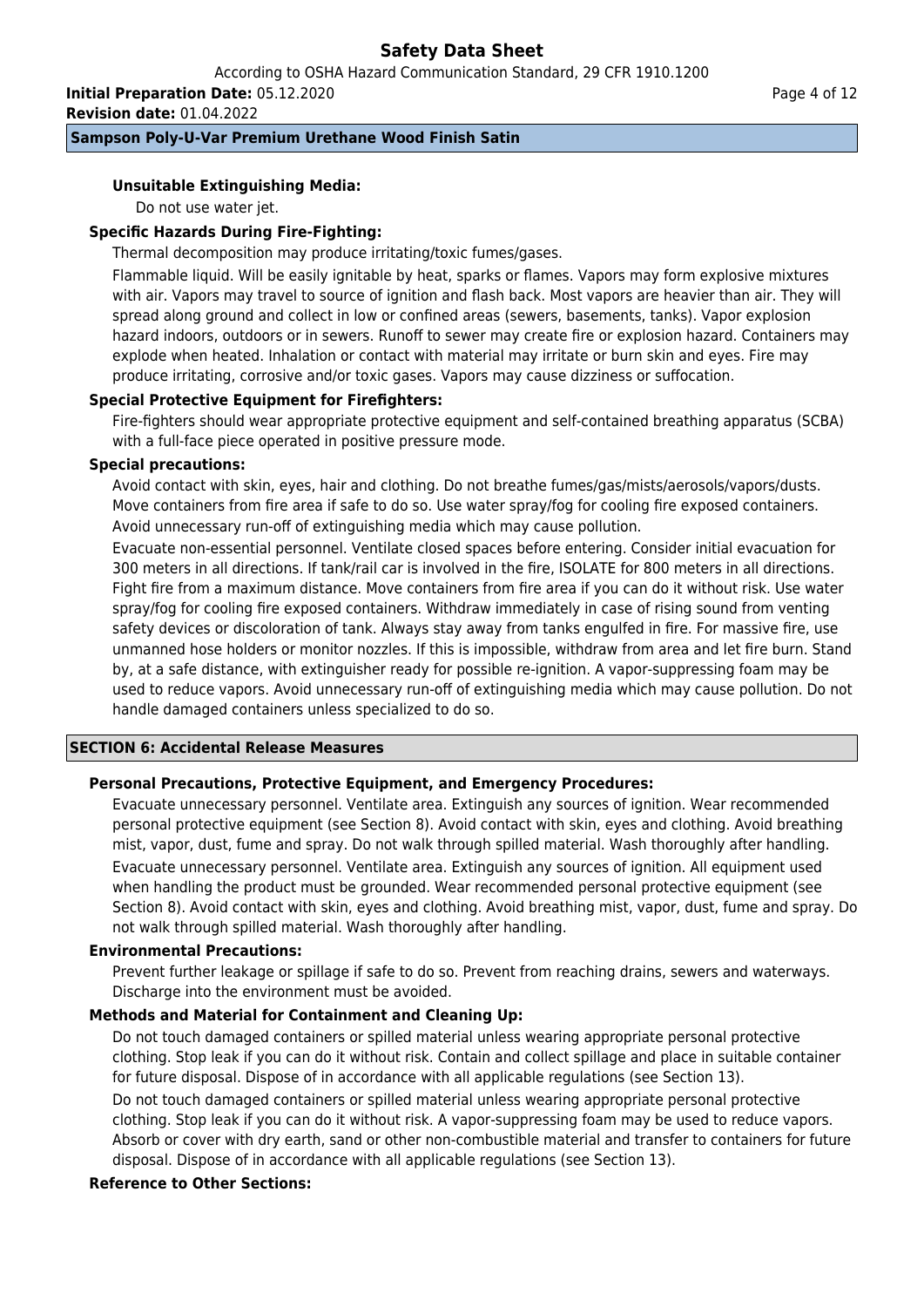According to OSHA Hazard Communication Standard, 29 CFR 1910.1200

**Initial Preparation Date:** 05.12.2020

**Revision date:** 01.04.2022

### **Sampson Poly-U-Var Premium Urethane Wood Finish Satin**

For personal protective equipment see Section 8. For disposal see Section 13.

#### **SECTION 7: Handling and Storage**

### **Precautions for Safe Handling:**

Use appropriate personal protective equipment (see Section 8). Use only with adequate ventilation. Avoid breathing mist/vapor/spray/dust. Do not eat, drink, smoke, or use personal products when handling chemical substances. Avoid contact with skin, eyes and clothing. Wash affected areas thoroughly after handling. Keep away from incompatible materials (See Section 10). Keep containers tightly closed when not in use.

Keep away from heat, hot surfaces, sparks, open flames and other ignition sources. No smoking. Use explosion-proof electrical, ventilating and lighting equipment. Take action to prevent static discharges. Handle containers with caution. Use appropriate personal protective equipment (see Section 8). Use only with adequate ventilation. Avoid breathing mist/vapor/spray/dust. Do not eat, drink, smoke, or use personal products when handling chemical substances. Avoid contact with skin, eyes and clothing. Wash affected areas thoroughly after handling. Keep away from incompatible materials (See Section 10). Keep containers tightly closed when not in use.

### **Conditions for Safe Storage, Including Any Incompatibilities:**

Store in cool, dry, well-ventilated location out of direct sunlight. Keep away from food and beverages. Protect from freezing and physical damage. Store away from heat, open flames and other sources of ignition. Keep container tightly sealed. Store away from incompatible materials (See Section 10).

### **SECTION 8: Exposure Controls/Personal Protection**

Only those substances with limit values have been included below.

### **Occupational Exposure Limit Values:**

| Country (Legal Basis)      | <b>Substance</b>                            | <b>Identifier</b> | <b>Permissible concentration</b>                                                                        |
|----------------------------|---------------------------------------------|-------------------|---------------------------------------------------------------------------------------------------------|
| lweel                      | Methyl ethyl ketoxime                       | $96-29-7$         | 8-Hour TWA: 36 mg/m <sup>3</sup> (10 ppm)                                                               |
| Iniosh                     | Distillates (petroleum), hydrotreated light | 64742-47-8        | REL-TWA: 350 mg/m <sup>3</sup> (up tp 10 hr<br>[petroleum distillates, naphtha])                        |
|                            | Distillates (petroleum), hydrotreated light | 64742-47-8        | Ceiling Limit: 1800 mg/m <sup>3</sup> ([15<br>min] petroleum distillates,<br>naphtha)                   |
|                            | Distillates (petroleum), hydrotreated light | 64742-47-8        | REL-TWA: 100 mg/m <sup>3</sup> (up to 10 hr<br>l[kerosene])                                             |
| IOSHA                      | Distillates (petroleum), hydrotreated light | 64742-47-8        | 8-Hour TWA-PEL: 2000 mg/m <sup>3</sup> (500)<br>ppm [aliphatic hydrocarbons])                           |
| United States (California) | Distillates (petroleum), hydrotreated light | 64742-47-8        | 8-Hour TWA-PEL: 1600 mg/m <sup>3</sup> (400<br>ppm [aliphatic hydrocarbons])                            |
| lacgih                     | Distillates (petroleum), hydrotreated light | 64742-47-8        | TLV-TWA: 200 mg/m <sup>3</sup> (Kerosene<br>and jet-fuels [non-aerosol], as<br>total hydrocarbon vapor) |

### **Biological Limit Values:**

No biological exposure limits noted for the ingredient(s).

#### **Information on Monitoring Procedures:**

Not determined or not applicable.

### **Appropriate Engineering Controls:**

Emergency eye wash stations and safety showers should be available in the immediate vicinity of use or handling. Provide adequate ventilation to maintain the airborne concentrations of vapor, mists, and/or dusts below the applicable workplace exposure limits, while observing recognized national standards (or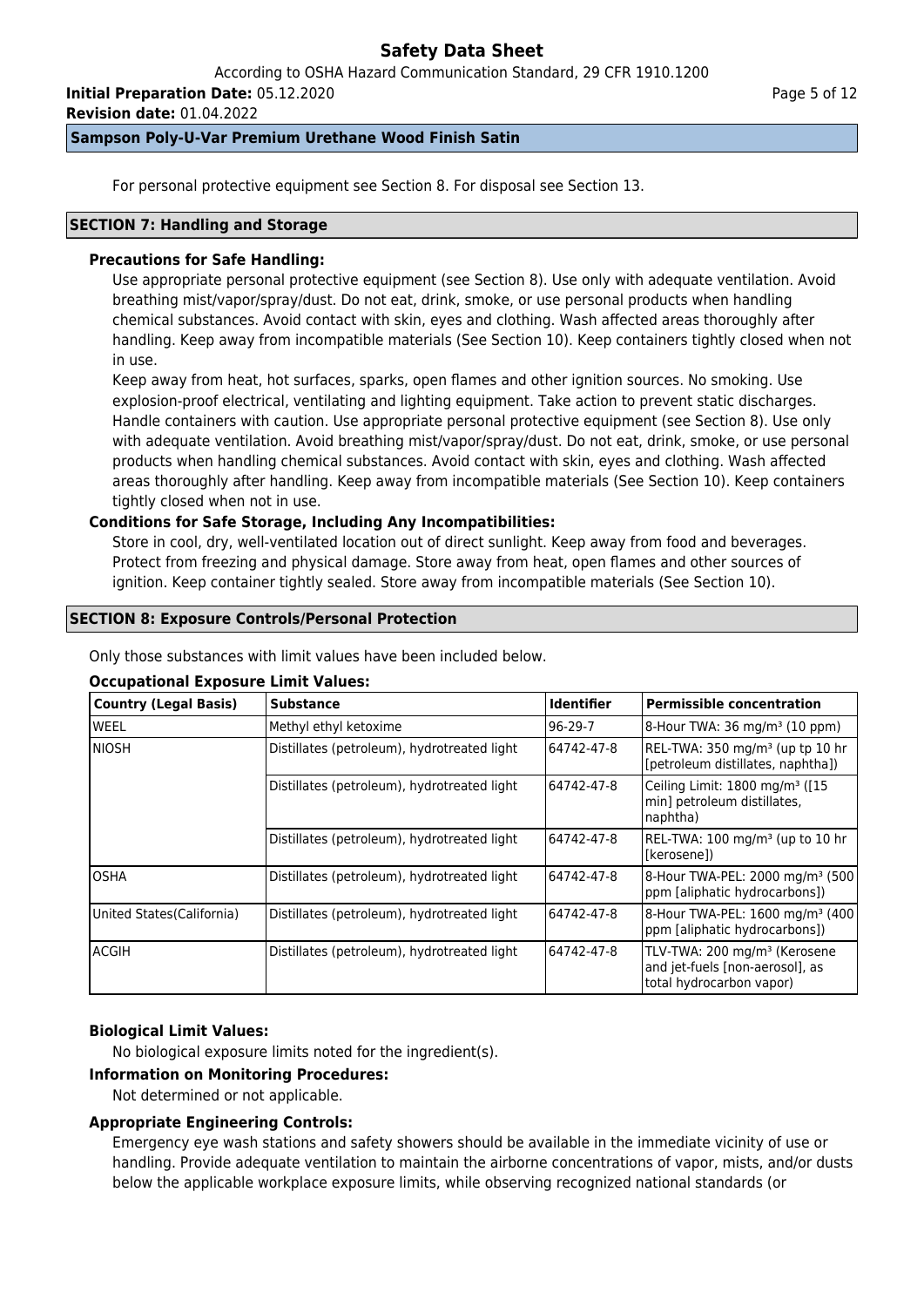According to OSHA Hazard Communication Standard, 29 CFR 1910.1200

**Initial Preparation Date:** 05.12.2020

**Revision date:** 01.04.2022

### **Sampson Poly-U-Var Premium Urethane Wood Finish Satin**

equivalent).

#### **Personal Protection Equipment**

#### **Eye and Face Protection:**

Safety glasses or goggles. Use eye protection equipment that has been tested and approved by recognized national standards (or equivalent).

#### **Skin and Body Protection:**

Chemical resistant, impervious gloves approved by the appropriate standards. Gloves must be inspected prior to use. Avoid skin contact with used gloves. Appropriate techniques should be used to remove used gloves and contaminated clothing. Personal protective equipment for the body should be selected based on the task being performed and the risks involved and should be approved by a specialist before handling this product. Ensure that all personal protective equipment is approved by recognized national standards (or equivalent).

### **Respiratory Protection:**

If engineering controls do not maintain airborne concentrations below the applicable workplace exposure limits, or to an acceptable level (if exposure limits have not been established), a respirator approved by recognized national standards (or equivalent) must be worn.

#### **General Hygienic Measures:**

When handling chemical products, do not eat, drink or smoke. Wash hands after handling, before breaks, and at the end of the workday. Avoid contact with skin, eyes and clothing. Wash contaminated clothing before reuse. Perform routine housekeeping.

#### **SECTION 9: Physical and Chemical Properties**

#### **Information on Basic Physical and Chemical Properties**

| <b>Appearance</b>                         | Amber liquid          |
|-------------------------------------------|-----------------------|
| Odor                                      | <b>Mild</b>           |
| <b>Odor threshold</b>                     | N/A                   |
| pH                                        | N/A                   |
| <b>Melting point/freezing point</b>       | N/A                   |
| Initial boiling point/range               | 161-198°C             |
| Flash point (closed cup)                  | $42^{\circ}$ C        |
| <b>Evaporation rate</b>                   | N/A                   |
| <b>Flammability (solid, gas)</b>          | N/A                   |
| <b>Upper flammability/explosive limit</b> | N/A                   |
| Lower flammability/explosive limit        | 0.7%                  |
| <b>Vapor pressure</b>                     | N/A                   |
| <b>Vapor density</b>                      | Heavier than air      |
| <b>Density</b>                            | $0.89 + (-0.02)$ g/cc |
| <b>Relative density</b>                   | $0.89 + (-0.02)$      |
| <b>Solubilities</b>                       | N/A                   |
| Partition coefficient (n-octanol/water)   | N/A                   |
| <b>Auto/Self-ignition temperature</b>     | N/A                   |
| <b>Decomposition temperature</b>          | N/A                   |
| <b>Dynamic viscosity</b>                  | N/A                   |
| <b>Kinematic viscosity</b>                | N/A                   |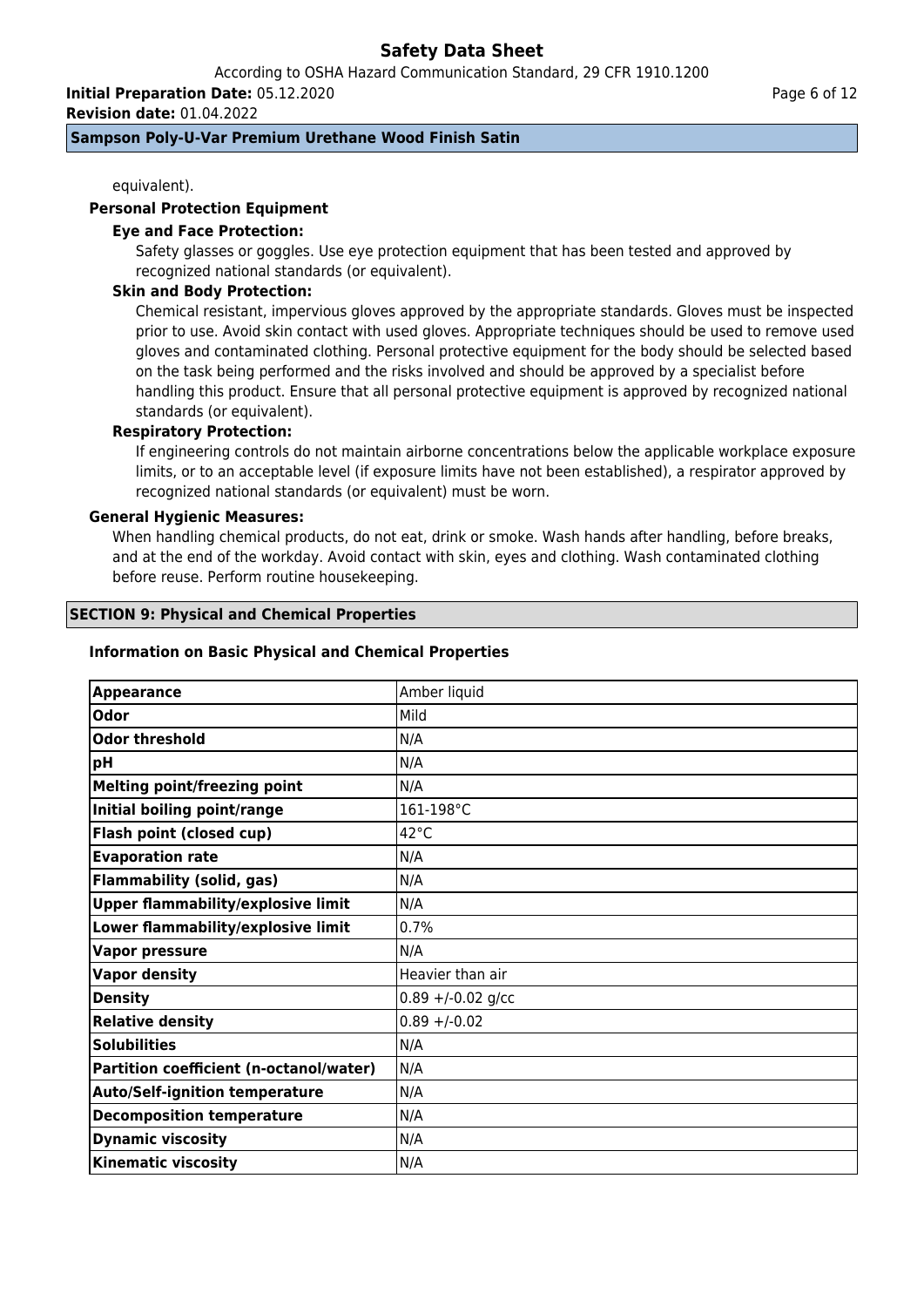According to OSHA Hazard Communication Standard, 29 CFR 1910.1200

**Initial Preparation Date:** 05.12.2020

**Revision date:** 01.04.2022

Page 7 of 12

#### **Sampson Poly-U-Var Premium Urethane Wood Finish Satin**

| <b>Explosive properties</b> |     |
|-----------------------------|-----|
| <b>Oxidizing properties</b> | N/A |

#### **SECTION 10: Stability and Reactivity**

#### **Reactivity:**

Not reactive under recommended handling and storage conditions.

#### **Chemical Stability:**

Stable under recommended handling and storage conditions.

#### **Possibility of Hazardous Reactions:**

Hazardous reactions are not anticipated under recommended conditions of handling and storage.

#### **Conditions to Avoid:**

Extreme heat, open flames, hot surfaces, sparks, ignition sources and incompatible materials. Extreme heat, open flames, hot surfaces, sparks, ignition sources, static electricity and incompatible materials. Vapor accumulation in low or confined areas.

#### **Incompatible Materials:**

None known.

### **Hazardous Decomposition Products:**

Under normal conditions of storage and use, hazardous decomposition products should not be produced.

#### **SECTION 11: Toxicological Information**

#### **Acute Toxicity**

**Assessment:** Based on available data, the classification criteria are not met.

#### **Product Data:** No data available.

### **Substance Data:**

| <b>Name</b>              | <b>Route</b>    | Result                                                   |
|--------------------------|-----------------|----------------------------------------------------------|
| Distillates (petroleum), | loral           | LD50 Rat: >5000 mg/kg                                    |
| hydrotreated light       | ldermal         | LD50 Rabbit: >2000 mg/kg                                 |
|                          | inhalation      | LC50 Rat: >5.28 mg/L (4 hr [vapor])                      |
| Methyl ethyl ketoxime    | loral           | LD50 Rat: 2326 mg/kg                                     |
|                          | ldermal         | LD50 Rabbit: $> 1000$ mg/kg                              |
|                          | Dermal ATE      | LD50 Rabbit: 1100 mg/kg                                  |
|                          | <b>Oral ATE</b> | LD50 Rat: 100 mg/kg                                      |
|                          | inhalation      | $ L C50 \text{ Rat:} > 4.83 \text{ mg/L}$ (4 hr (vapor)) |

## **Skin Corrosion/Irritation**

### **Assessment:**

Causes skin irritation.

**Product Data:**

# No data available.

#### **Substance Data:**

| $\sqrt{\mathsf{Name}}$ | Result                   |
|------------------------|--------------------------|
| Methyl ethyl ketoxime  | ICauses skin irritation. |

#### **Serious Eye Damage/Irritation**

**Assessment:**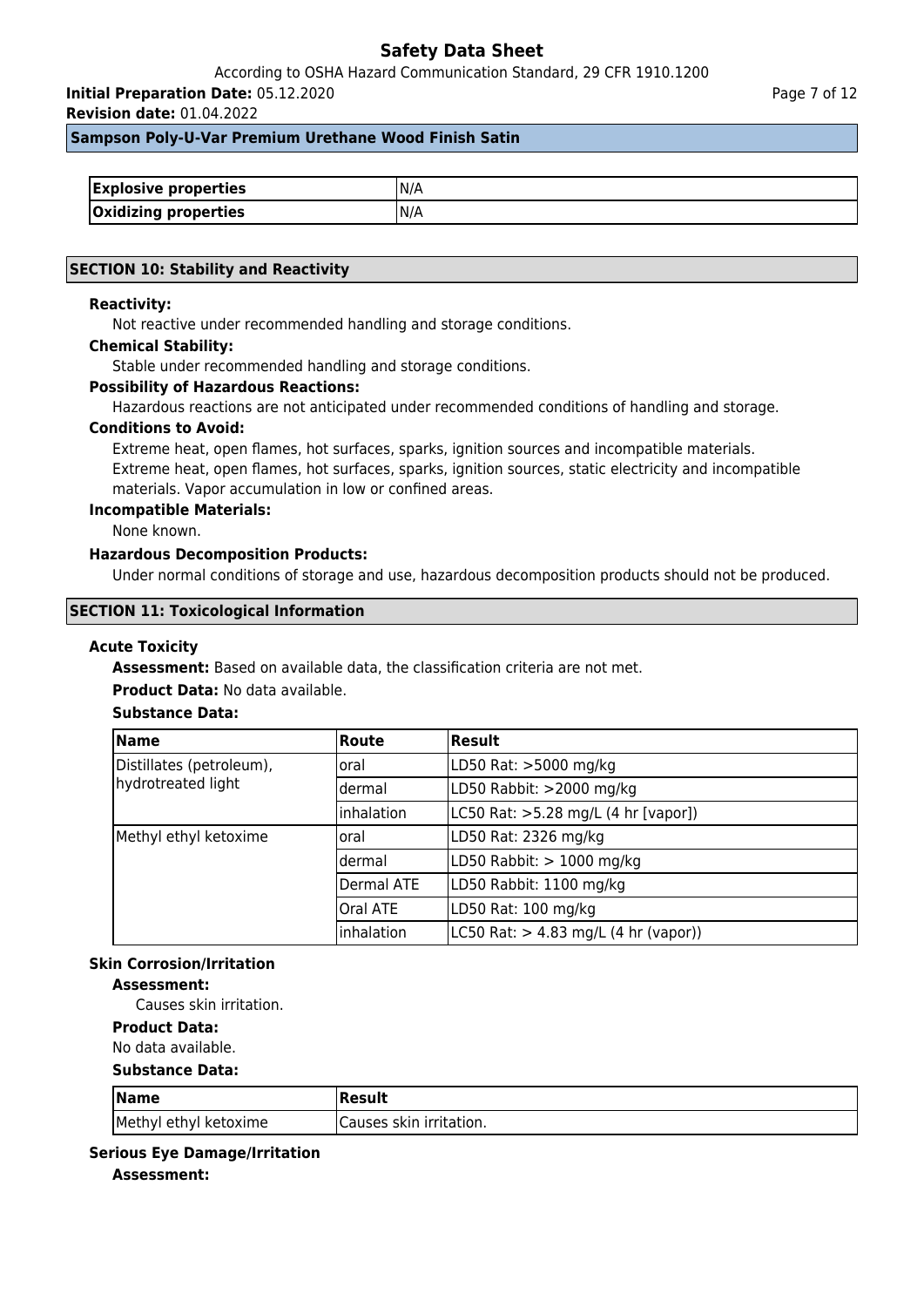**Initial Preparation Date:** 05.12.2020

**Revision date:** 01.04.2022

### **Sampson Poly-U-Var Premium Urethane Wood Finish Satin**

Causes serious eye irritation.

#### **Product Data:**

No data available.

#### **Substance Data:**

| <b>Name</b>           | Result                      |
|-----------------------|-----------------------------|
| Methyl ethyl ketoxime | (Causes serious eye damage. |

#### **Respiratory or Skin Sensitization**

#### **Assessment:**

May cause an allergic skin reaction.

### **Product Data:**

No data available.

#### **Substance Data:**

| <b>Name</b>           | Result                               |
|-----------------------|--------------------------------------|
| Methyl ethyl ketoxime | May cause an allergic skin reaction. |

#### **Carcinogenicity**

**Assessment:** Based on available data, the classification criteria are not met.

#### **Product Data:** No data available.

### **Substance Data:**

| <b>Name</b>           | <b>Species</b> | Result             |
|-----------------------|----------------|--------------------|
| Methyl ethyl ketoxime |                | IMay cause cancer. |

### **International Agency for Research on Cancer (IARC):**

| <b>Name</b>                                    | <b>Classification</b> |
|------------------------------------------------|-----------------------|
| Distillates (petroleum),<br>hydrotreated light | Not Applicable        |
| Methyl ethyl ketoxime                          | Not Applicable        |

### **National Toxicology Program (NTP):**

| <b>Name</b>                                    | <b>Classification</b> |
|------------------------------------------------|-----------------------|
| Distillates (petroleum),<br>hydrotreated light | Not Applicable        |
| Methyl ethyl ketoxime                          | Not Applicable        |

#### **OSHA Carcinogens:** Not applicable

#### **Germ Cell Mutagenicity**

**Assessment:** Based on available data, the classification criteria are not met.

#### **Product Data:**

No data available.

**Substance Data:** No data available.

### **Reproductive Toxicity**

**Assessment:** Based on available data, the classification criteria are not met.

#### **Product Data:**

No data available.

**Substance Data:** No data available.

### **Specific Target Organ Toxicity (Single Exposure)**

### **Assessment:**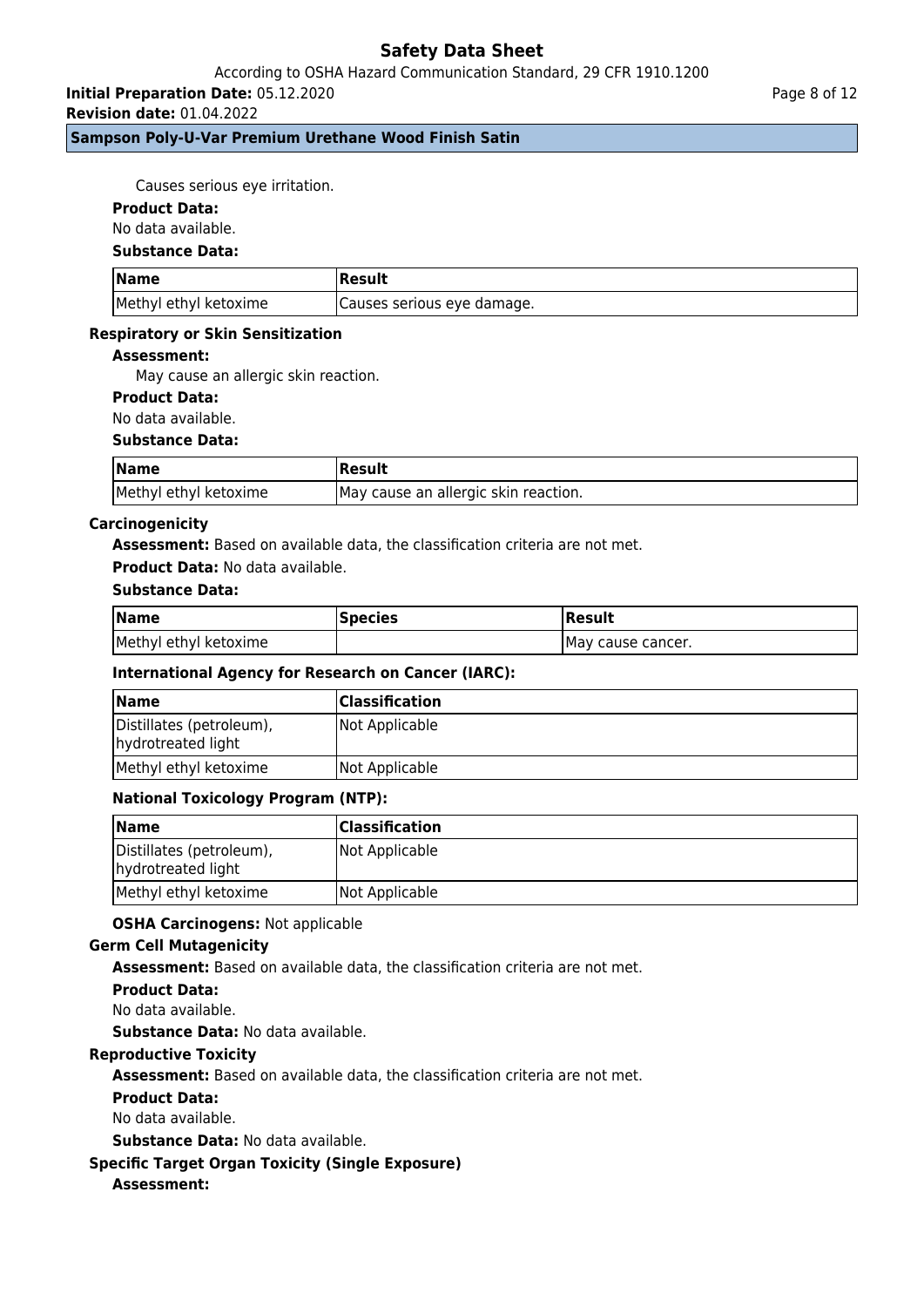### According to OSHA Hazard Communication Standard, 29 CFR 1910.1200

**Initial Preparation Date:** 05.12.2020

**Revision date:** 01.04.2022

### **Sampson Poly-U-Var Premium Urethane Wood Finish Satin**

May cause drowsiness or dizziness.

#### **Product Data:**

No data available.

### **Substance Data:**

| Name                  | Result                                  |  |
|-----------------------|-----------------------------------------|--|
| Methyl ethyl ketoxime | May cause drowsiness or dizziness.      |  |
|                       | Causes damage to the respiratory tract. |  |

#### **Specific Target Organ Toxicity (Repeated Exposure)**

**Assessment:** Based on available data, the classification criteria are not met.

**Product Data:**

No data available.

#### **Substance Data:**

| <b>Name</b>           | Result                                                                           |
|-----------------------|----------------------------------------------------------------------------------|
| Methyl ethyl ketoxime | May cause damage to the blood system through prolonged or repeated<br>Texposure. |

#### **Aspiration toxicity**

**Assessment:** Based on available data, the classification criteria are not met.

### **Product Data:**

No data available.

#### **Substance Data:**

| <b>Name</b>                                    | <b> Result</b>                                |
|------------------------------------------------|-----------------------------------------------|
| Distillates (petroleum),<br>hydrotreated light | May be fatal if swallowed and enters airways. |

#### **Information on Likely Routes of Exposure:**

#### No data available.

## **Symptoms Related to the Physical, Chemical, and Toxicological Characteristics:** No data available.

**Other Information:**

No data available.

#### **SECTION 12: Ecological Information**

### **Acute (Short-Term) Toxicity**

**Assessment:** Based on available data, the classification criteria are not met. **Product Data:** No data available.

#### **Substance Data:**

| <b>Name</b>                                    | <b>Result</b>                                                         |
|------------------------------------------------|-----------------------------------------------------------------------|
| Distillates (petroleum),<br>hydrotreated light | Fish LC50 Lepomis macrochirus: 2.2 mg/L (96 hr)                       |
|                                                | Aquatic Invertebrates EC50 Daphnia magna: 1.4 mg/L (48 hr)            |
|                                                | Aquatic Plants EC50 Pseudokirchneriella subcapitata: 6.7 mg/L (72 hr) |
| Methyl ethyl ketoxime                          | Fish LC50 Oryzias latipes: > 100 mg/L (96 hr)                         |
|                                                | Aquatic Invertebrates EC50 Daphnia magna: 201 mg/L (48 hr)            |
|                                                | Aquatic Plants EC50 Scenedesmus capricornutum: 6.09 mg/L (72 hr)      |

### **Chronic (Long-Term) Toxicity**

**Assessment:** Based on available data, the classification criteria are not met.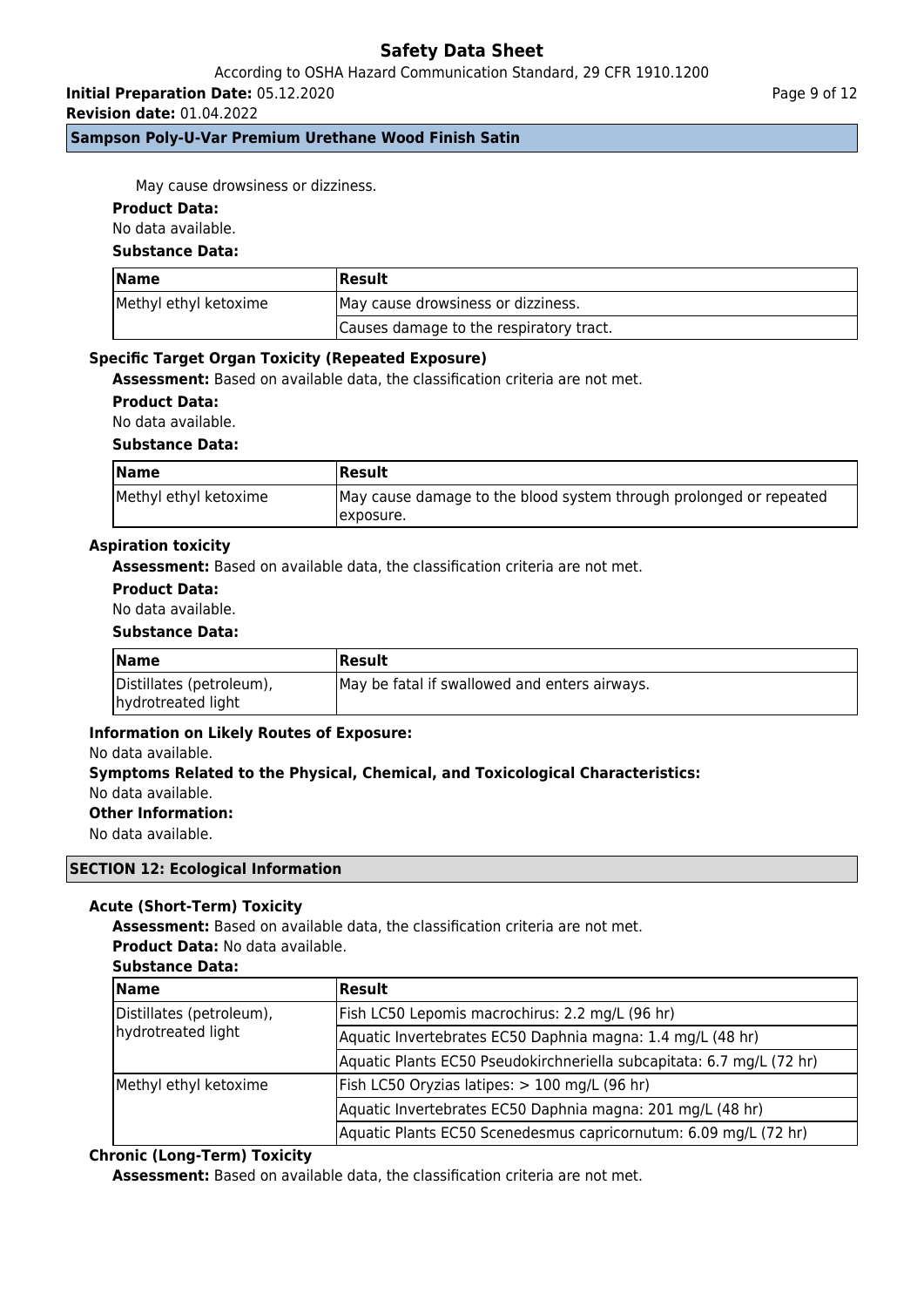According to OSHA Hazard Communication Standard, 29 CFR 1910.1200

**Initial Preparation Date:** 05.12.2020

**Revision date:** 01.04.2022

Page 10 of 12

**Sampson Poly-U-Var Premium Urethane Wood Finish Satin**

### **Product Data:** No data available.

# **Substance Data:**

| <b>Name</b>                                    | Result                                                           |
|------------------------------------------------|------------------------------------------------------------------|
| Methyl ethyl ketoxime                          | Fish NOEC Oryzias latipes: 50 mg/L (14 d)                        |
|                                                | Aquatic Invertebrates NOEC Daphnia magna: >= 100 mg/L (21 d)     |
|                                                | Aquatic Plants NOEC Scenedesmus capricornutum: 1.02 mg/L (72 hr) |
| Distillates (petroleum),<br>hydrotreated light | Aquatic Invertebrates EC50 Daphnia magna: 0.81 mg/L (21 d)       |

#### **Persistence and Degradability**

### **Product Data:** No data available.

#### **Substance Data:**

| <b>Name</b>                                    | Result                                                           |
|------------------------------------------------|------------------------------------------------------------------|
| Methyl ethyl ketoxime                          | Inherently biodegradable (70% degradation after 18 days).        |
| Distillates (petroleum),<br>hydrotreated light | Substance is considered to be inherently biodegradable in water. |

## **Bioaccumulative Potential**

### **Product Data:** No data available.

#### **Substance Data:**

| Name                                           | <b>Result</b>                                                                                                                                                        |
|------------------------------------------------|----------------------------------------------------------------------------------------------------------------------------------------------------------------------|
| Methyl ethyl ketoxime                          | <b>IBCF: 5.8</b>                                                                                                                                                     |
| Distillates (petroleum),<br>hydrotreated light | This substance is a hydrocarbon UVCB. Standard tests for this endpoint are<br>intended for single substances and are not appropriate for this complex<br>Isubstance. |

### **Mobility in Soil**

### **Product Data:** No data available.

#### **Substance Data:**

| <b>Name</b>                                    | <b>Result</b>                                                                                                                                                        |
|------------------------------------------------|----------------------------------------------------------------------------------------------------------------------------------------------------------------------|
| Distillates (petroleum),<br>hydrotreated light | This substance is a hydrocarbon UVCB. Standard tests for this endpoint are<br>intended for single substances and are not appropriate for this complex<br>Isubstance. |

## **Results of PBT and vPvB assessment**

### **Product Data:**

**PBT assessment:** This product does not contain any substances that are assessed to be a PBT. **vPvB assessment:** This product does not contain any substances that are assessed to be a vPvB.

## **Substance Data:**

### **PBT assessment:**

| Methyl ethyl ketoxime                          | The substance is not PBT.<br>This substance is a UVCB and does not contain constituents included in<br>the SVHC candidate list as PBT at concentrations above 0.1%. |  |  |
|------------------------------------------------|---------------------------------------------------------------------------------------------------------------------------------------------------------------------|--|--|
| Distillates (petroleum),<br>hydrotreated light |                                                                                                                                                                     |  |  |
| vPvB assessment:                               |                                                                                                                                                                     |  |  |
| Methyl ethyl ketoxime                          | The substance is not vPvB.                                                                                                                                          |  |  |
| Distillates (petroleum),<br>hydrotreated light | This substance is a UVCB and does not contain constituents included in<br>the SVHC candidate list as vPvB at concentrations above 0.1%.                             |  |  |

**Other Adverse Effects:** No data available.

### **SECTION 13: Disposal Considerations**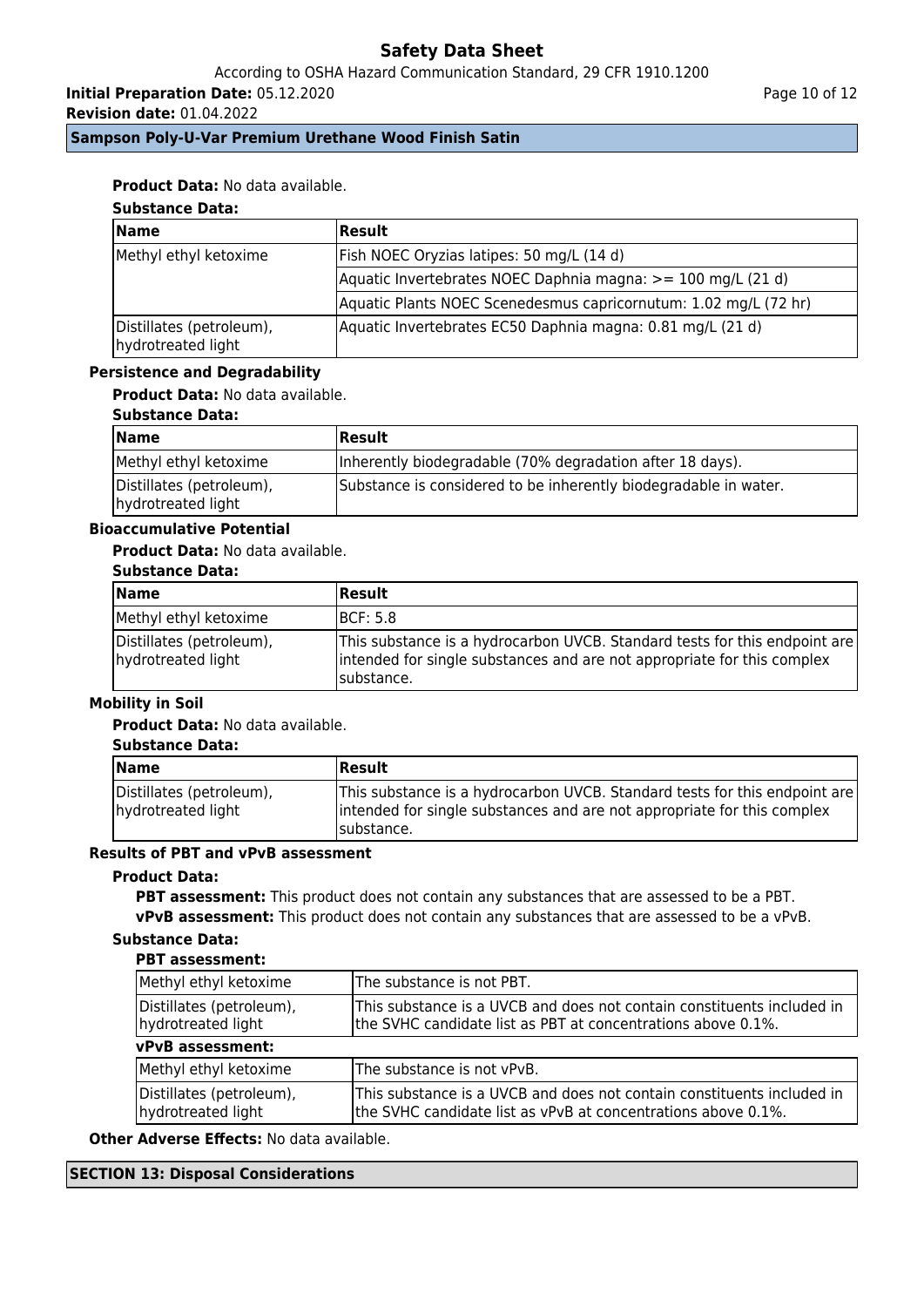According to OSHA Hazard Communication Standard, 29 CFR 1910.1200 **Initial Preparation Date:** 05.12.2020

**Revision date:** 01.04.2022

### **Sampson Poly-U-Var Premium Urethane Wood Finish Satin**

### **Disposal Methods:**

Do not dump into any sewers, on the ground or into any body of water. Store material for disposal as indicated in Section 7 Handling and Storage. Dispose of in accordance with local, state, and federal laws and regulations. Under RCRA, it is the responsibility of the user of the product to determine, at the time of disposal, whether the product meets RCRA criteria for hazardous waste.

### **Contaminated packages:**

Not determined or not applicable.

### **SECTION 14: Transport Information**

### **United States Transportation of Dangerous Goods (49 CFR DOT)**

| UN Number                           | UN 1263, Combustible, No red label required |
|-------------------------------------|---------------------------------------------|
| UN Proper Shipping Name             | Paint                                       |
| UN Transport Hazard Class(es)       | 3                                           |
| <b>Packing Group</b>                | ΠI                                          |
| <b>Environmental Hazards</b>        | <b>None</b>                                 |
| <b>Special Precautions for User</b> | None                                        |

### **International Maritime Dangerous Goods (IMDG)**

| UN Number                           | IUN1263 |
|-------------------------------------|---------|
| UN Proper Shipping Name             | Paint   |
| UN Transport Hazard Class(es)       | 3       |
|                                     |         |
| <b>Packing Group</b>                | Ш       |
| <b>Environmental Hazards</b>        | l None  |
| <b>Special Precautions for User</b> | l None  |

### **International Air Transport Association Dangerous Goods Regulations (IATA-DGR)**

| UN Number                           | UN1263 |
|-------------------------------------|--------|
| UN Proper Shipping Name             | Paint  |
| UN Transport Hazard Class(es)       |        |
| <b>Packing Group</b>                | Ш      |
|                                     |        |
| <b>Environmental Hazards</b>        | None   |
| <b>Special Precautions for User</b> | None   |

### **SECTION 15: Regulatory Information**

## **United States Regulations**

**Inventory Listing (TSCA):** All ingredients are listed-active or exempt.

**Significant New Use Rule (TSCA Section 5):** None of the ingredients are listed.

**Export Notification under TSCA Section 12(b):** None of the ingredients are listed.